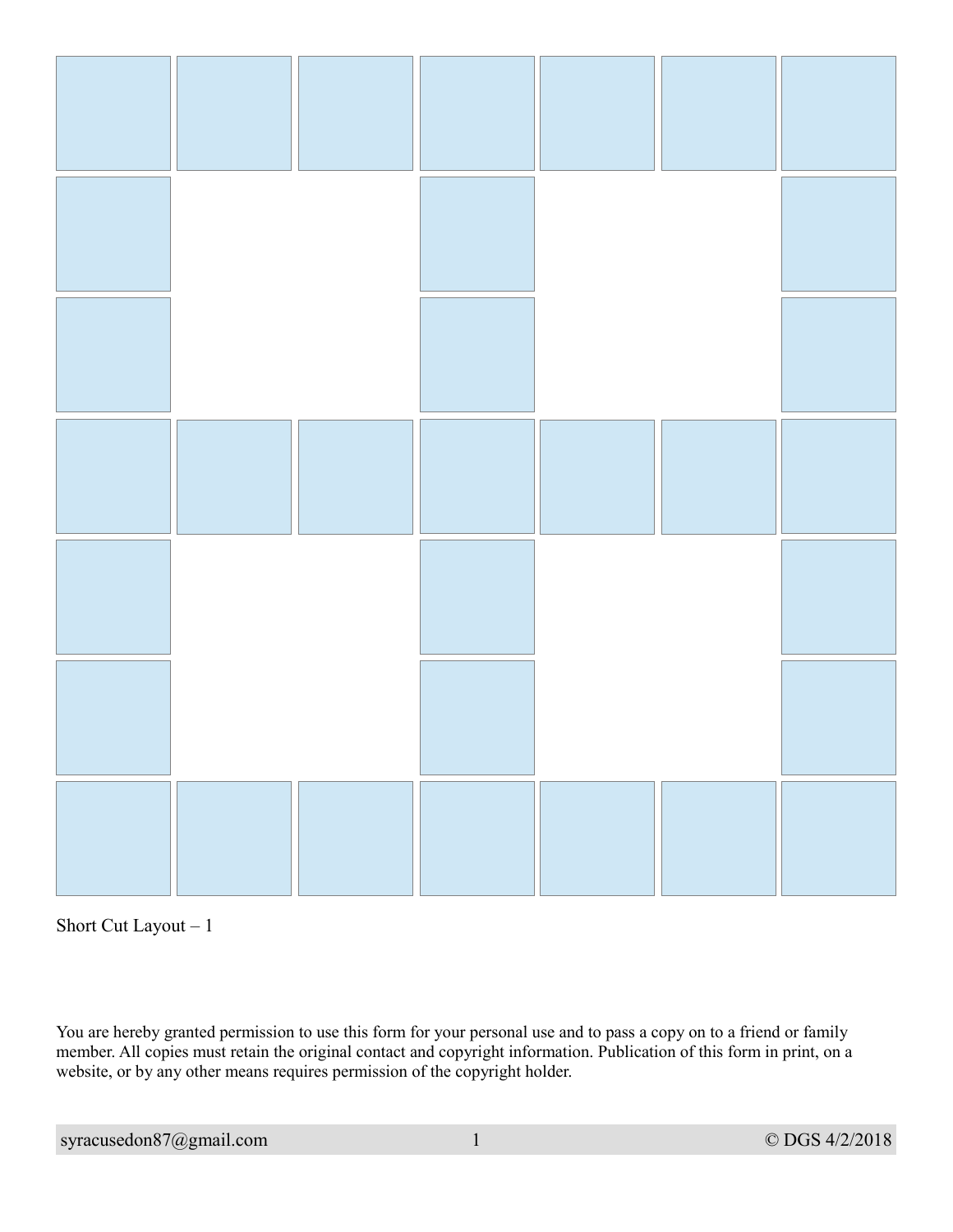

Short Cut Layout – 2

You are hereby granted permission to use this form for your personal use and to pass a copy on to a friend or family member. All copies must retain the original contact and copyright information. Publication of this form in print, on a website, or by any other means requires permission of the copyright holder.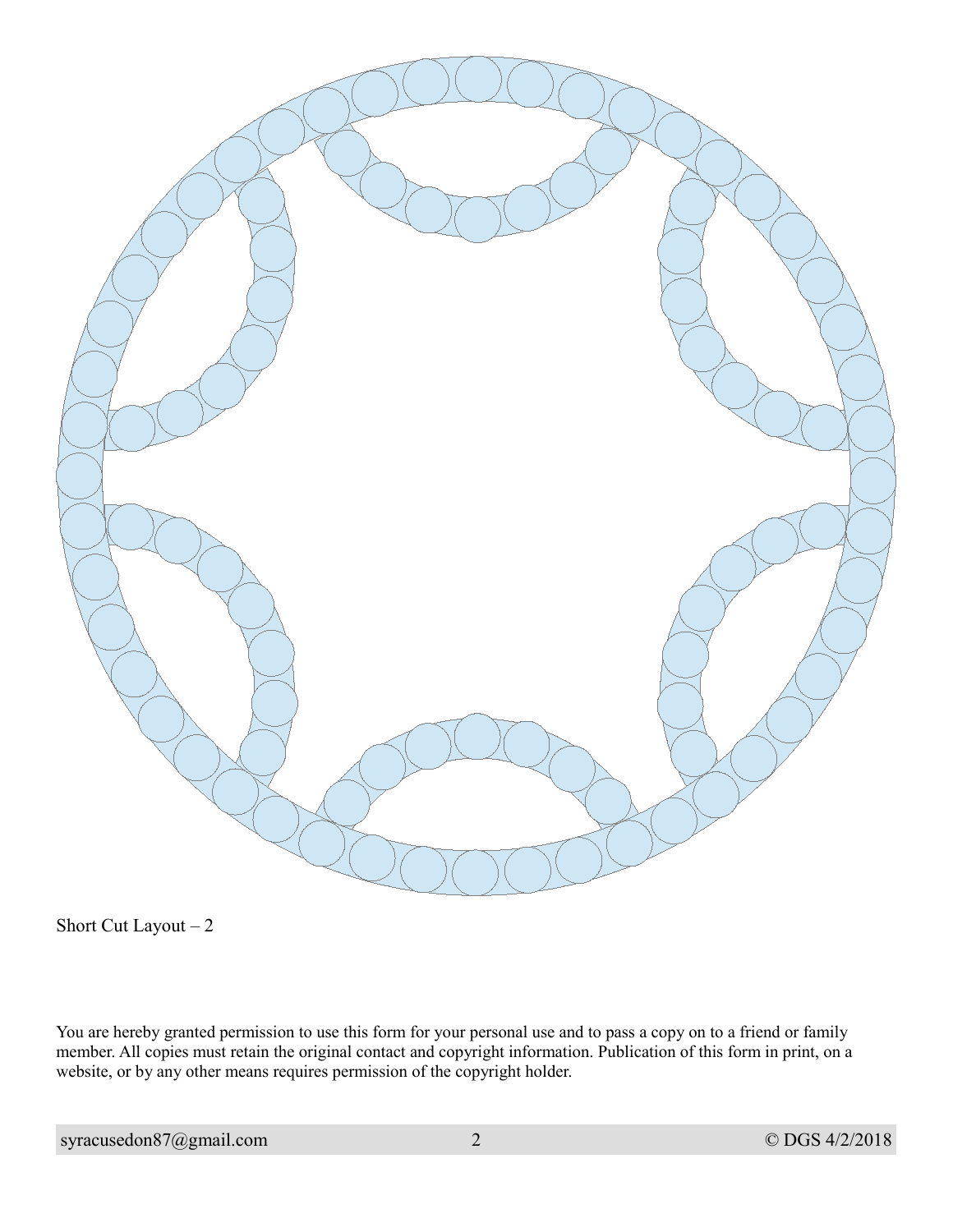Serpentine Layout

You are hereby granted permission to use this form for your personal use and to pass a copy on to a friend or family member. All copies must retain the original contact and copyright information. Publication of this form in print, on a website, or by any other means requires permission of the copyright holder.